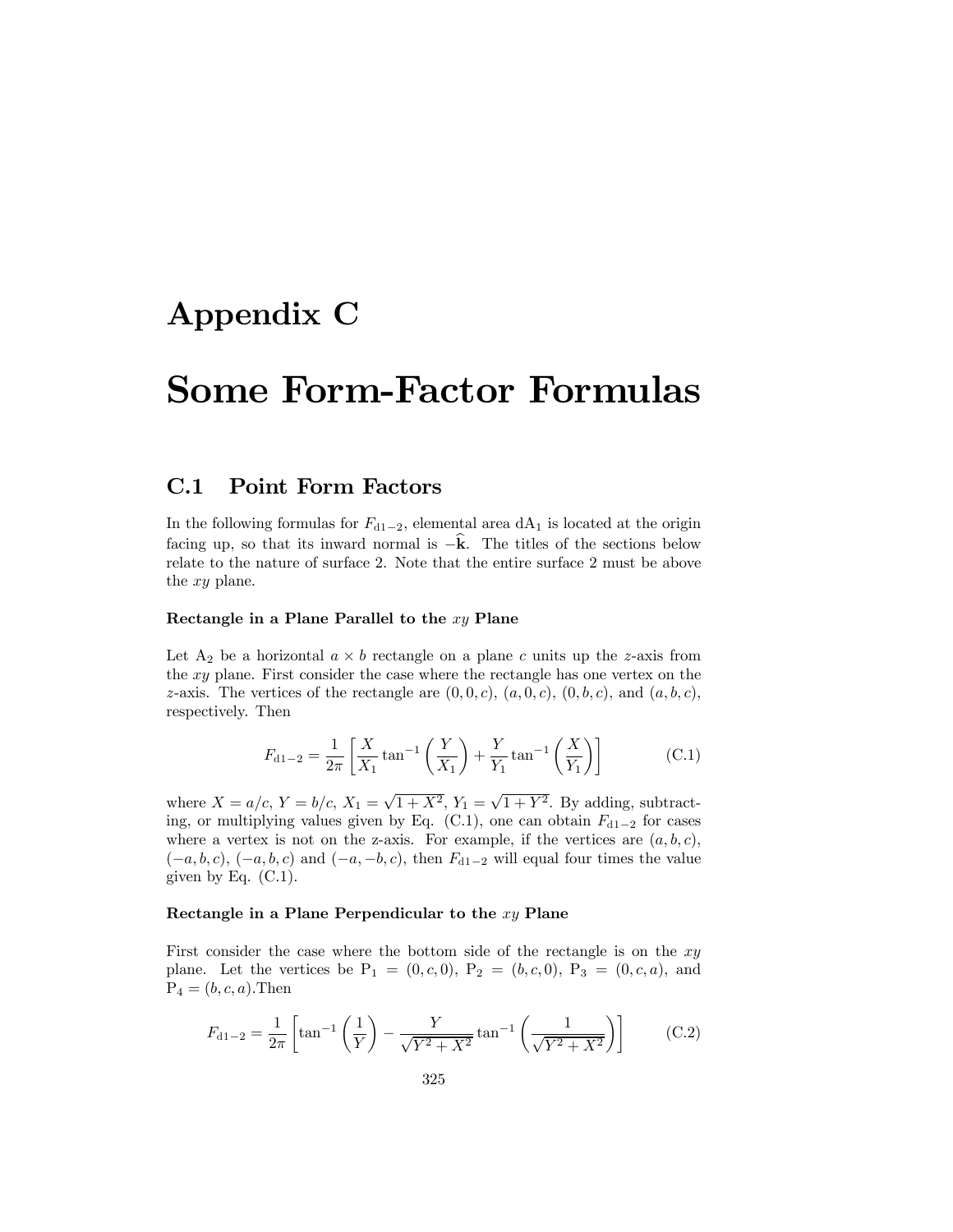where  $X = a/b$  and  $Y = c/b$ . By adding, subtracting, or multiplying values given by the above formula, one can obtain  $F_{d1-2}$  for other cases. For example, if the vertices are  $P_1 = (-b, c, 0), P_2 = (b, c, 0), P_3 = (b, c, a),$  and  $P_4 = (-b, c, a)$ then  $F_{d1-2}$  will equal twice the value given by Eq. (C.1).

#### Circle in a Plane Parallel to the  $xy$  Plane

Let the radius of the circle be r and its center be at  $(a, 0, h)$ , making its normal k. Then

$$
F_{d1-2} = \frac{1}{2} \left[ 1 - \frac{1 + Y^2 - X^2}{\sqrt{(1 + Y^2 + X^2)^2 - 4X^2}} \right]
$$
(C.3)

where  $Y = h/a$  and  $X = r/a$ . By a suitable choice for the direction of the x-axis, this formula can be made to apply for any circle in a plane parallel to the xy plane.

#### Circle in a Plane Perpendicular to the  $xy$  Plane

Let the radius of the circle be r and its center be at  $(a, 0, h)$ , (with  $a \leq r$ ), making its normal  $\hat{i}$ . Then

$$
F_{d1-2} = \frac{X}{2} \left[ \frac{1 + X^2 + Y^2}{\sqrt{(1 + X^2 + Y^2)^2 - 4Y^2}} - 1 \right]
$$
 (C.4)

where  $X = h/a$  and  $Y = r/a$ . By a suitable choice for the orientation of the  $x$ -axis, this formula can be made to apply for any circle perpendicular to the  $xy$ plane, provided  $a \geq r$ .

#### Sphere

Let the radius of the sphere be  $R$  and let the center of the sphere be  $H$  units away from the origin and lie along a line that makes an angle  $\varphi$  with the z-axis. [Alternatively, let the center be at  $=(H \sin \varphi, 0, H \cos \varphi)$ ]. Then

$$
F_{d1-2} = X^2 \cos \varphi \tag{C.5}
$$

where  $X = R/H$ .

## C.2 Form Factors

#### Directly Opposed, Parallel Identical Rectangles

Let  $A_1$  and  $A_2$  both be  $a \times b$  rectangles with  $A_2$  lying c units directly above  $A_1$ . More precisely, if the vertices of  $A_1$  are at  $(0,0,0)$ ,  $(a,0,0)$ ,  $(0,b,0)$ , and  $(a, b, 0)$ , then the vertices of  $A_2$  are at  $(0, 0, c)$ ,  $(a, 0, c)$ ,  $(0, b, c)$ , and  $(a, b, c)$ . We